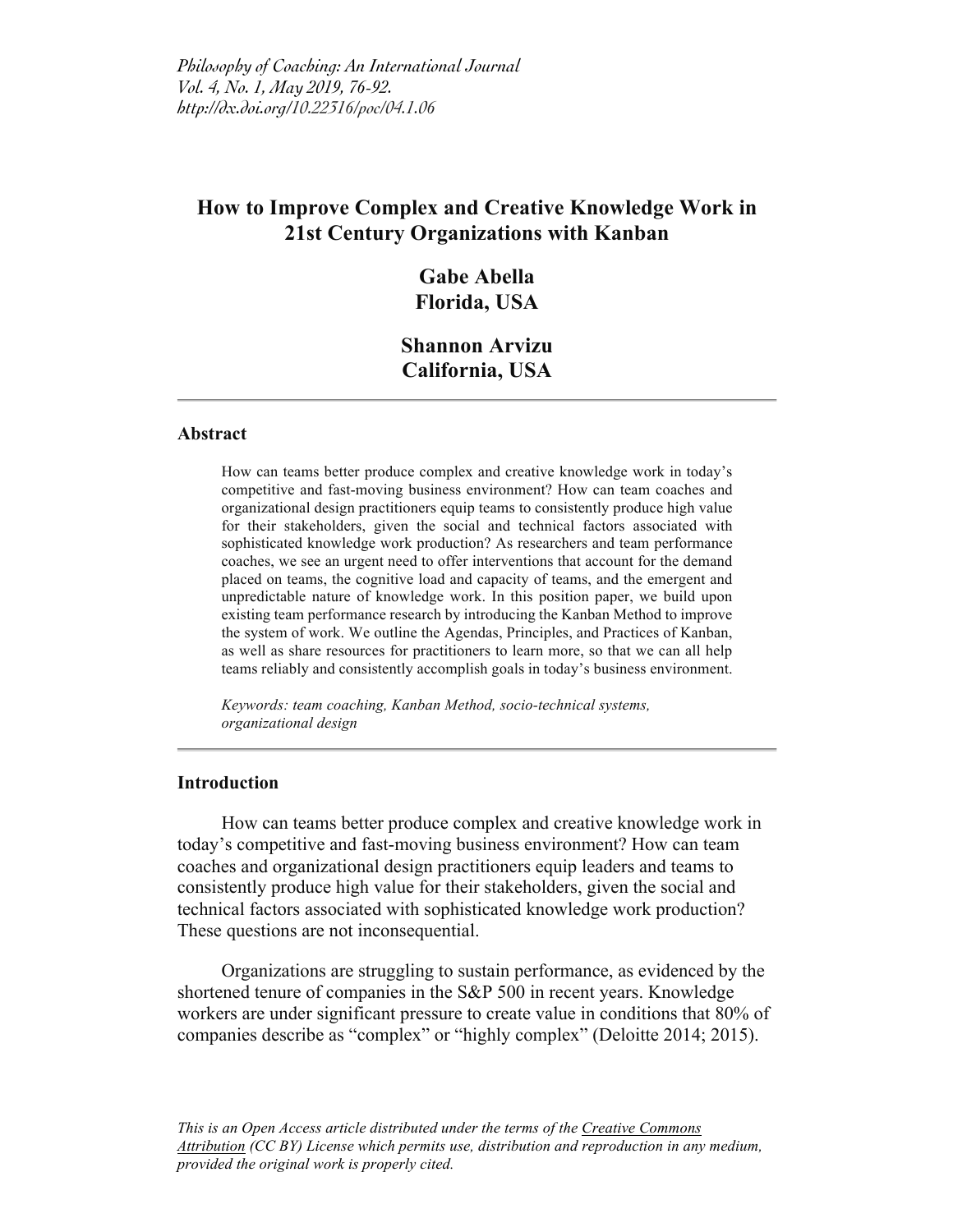To generate value in these conditions, employees are working longer hours (86% of males and 67% of females in America work more than 40 hours) (Wesley, 2019) and taking fewer vacations (Americans left 662 million unused vacation days last year, forfeiting \$66 billion in benefits) (Project: Time Off, 2017).

To add to the complexity, employees experience a significant cognitive load on a daily basis, where the average U.S. worker spends 25% of their day reading or answering emails, on top of their daily tasks and meetings (Deloitte 2014; 2015). It may come as no surprise, then, to note that productivity gains have slowed to a crawl since 2011 (U.S. Bureau of Labor Statistics, 2018) and that engagement levels of U.S. workers, while improving, are only at 34% (Harter, 2018).

Given this current predicament, how can team coaches and organizational design practitioners help? Decades of research have pinpointed particular focus areas for improving the team capabilities of knowledge workers. Through the pioneering team performance research of J. Richard Hackman, Ruth Wageman, and Peter Hawkins, coaches have at their disposal useful models such as 'Six Conditions of Team Effectiveness' (Hackman, 2002; Wageman et al., 2012) and 'Five Disciplines of Systemic Team Coaching' (Hawkins, 2017) for assessing and intervening to improve performance at the team level of an organization.

These models focus on the creation of necessary conditions for effective performance. For example, drawing on the Hackman and Wageman model (2002), there are three essential conditions (real team, compelling direction, and right people) and three enabling conditions (sound structure, organizational support, and team coaching) that account for the majority of a team's effectiveness. Drawing on the Hawkins model (2017), there are five disciplines for the creation of high performing teams. It includes two that are internal to the team (the clarifying discipline of clear goals and roles and the co-creating discipline of team norms and dynamics), two that are external to the team (the commissioning discipline of contracting with stakeholders and the connecting discipline of engagement with stakeholders), and one that encompasses internal and external tasks and process (the core learning discipline for ongoing reflection and learning).

Both models are highly effective for designing an optimal social system of a team. They emphasize the importance of agreed-upon norms, healthy working relationships, and the need to establish a clear and compelling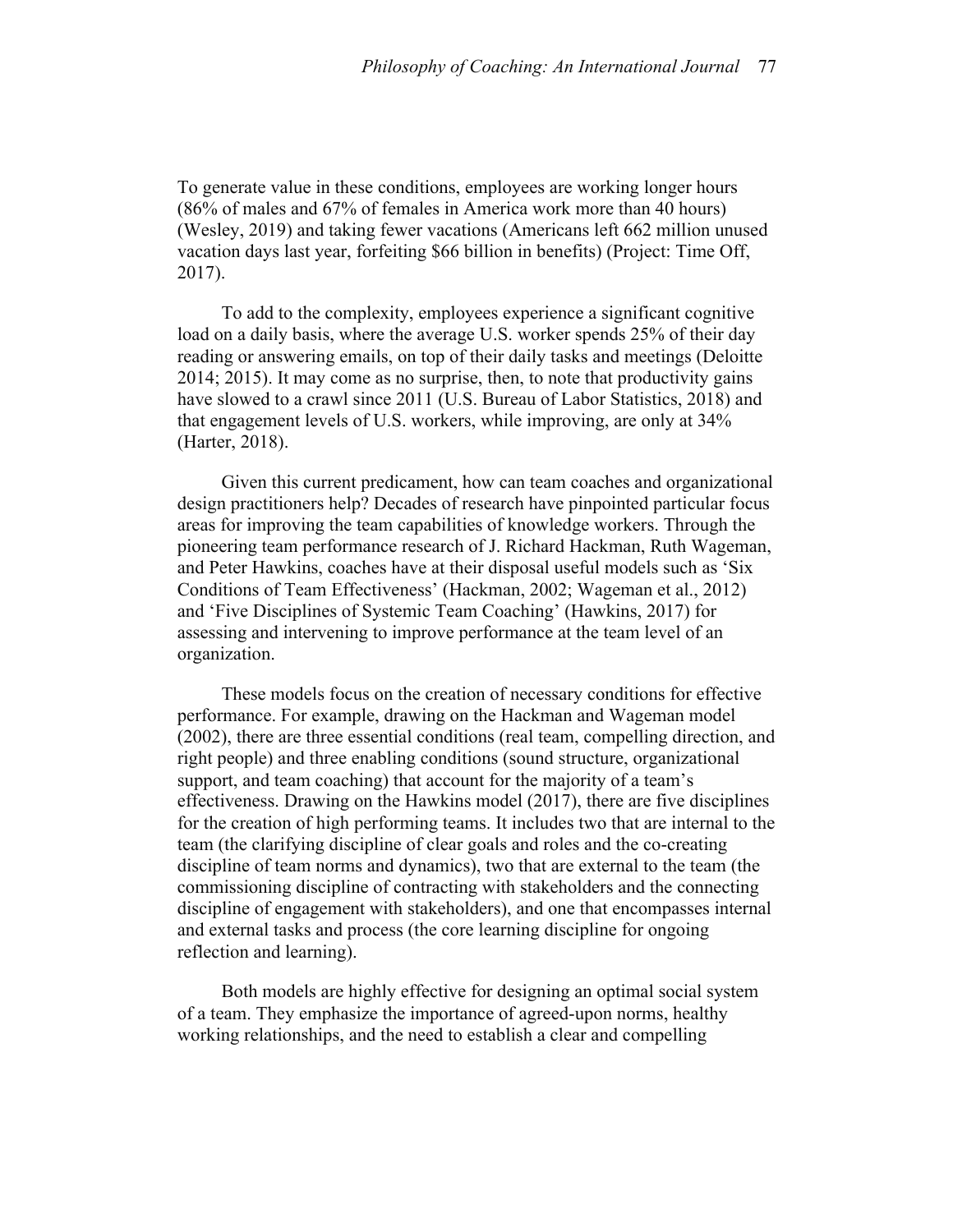direction based on the needs of the team's stakeholders, as well as maintain ongoing relationships with those stakeholders.

That said, there is a need to improve how we think about the work system of a team and how it interacts with its environment while performing complex and creative knowledge work. While there is a nod to task design within these models, this is probably the least articulated element of existing team performance models. Moreover, existing interventions for improving task design are focused on *clarity* of goals and tasks, and not on the design of actual work. Furthermore, the existence of practices and interventions that help teams manage and improve the system of work are scarce to non-existent amongst present popular team coaching capabilities and toolkits. There is an implicit assumption that, when it comes to task design and execution, teams use their own best judgment on how to organize their work.

It's been our experience, as researchers and team performance coaches who regularly work with highly talented, creative, and innovative teams in Silicon Valley, as well as in the rest of the U.S. and internationally, that there is an urgent need to offer interventions to help teams structure their complex work in environments of uncertainty.

In particular, we need an updated team performance model that accounts for:

- the demand placed on teams
- the cognitive load and capacity of teams
- the emergent and unpredictable nature of knowledge work

In this position paper, we build upon existing team performance research to incorporate principles and practices that help teams more reliably and consistently accomplish goals in today's complex business environment.

To date, the models that are available to us have yet to fully conceptualize the *system of work* within teams and organizations. The system of work includes *demand* (how work enters the team), *capabilities* (the abilities of the team to service that demand), *workflows* (how value is created through the team), and *policies* (agreed upon norms for managing demand, capabilities and workflows). We argue that without understanding the system of work and designing effective interventions to improve this system of work, today's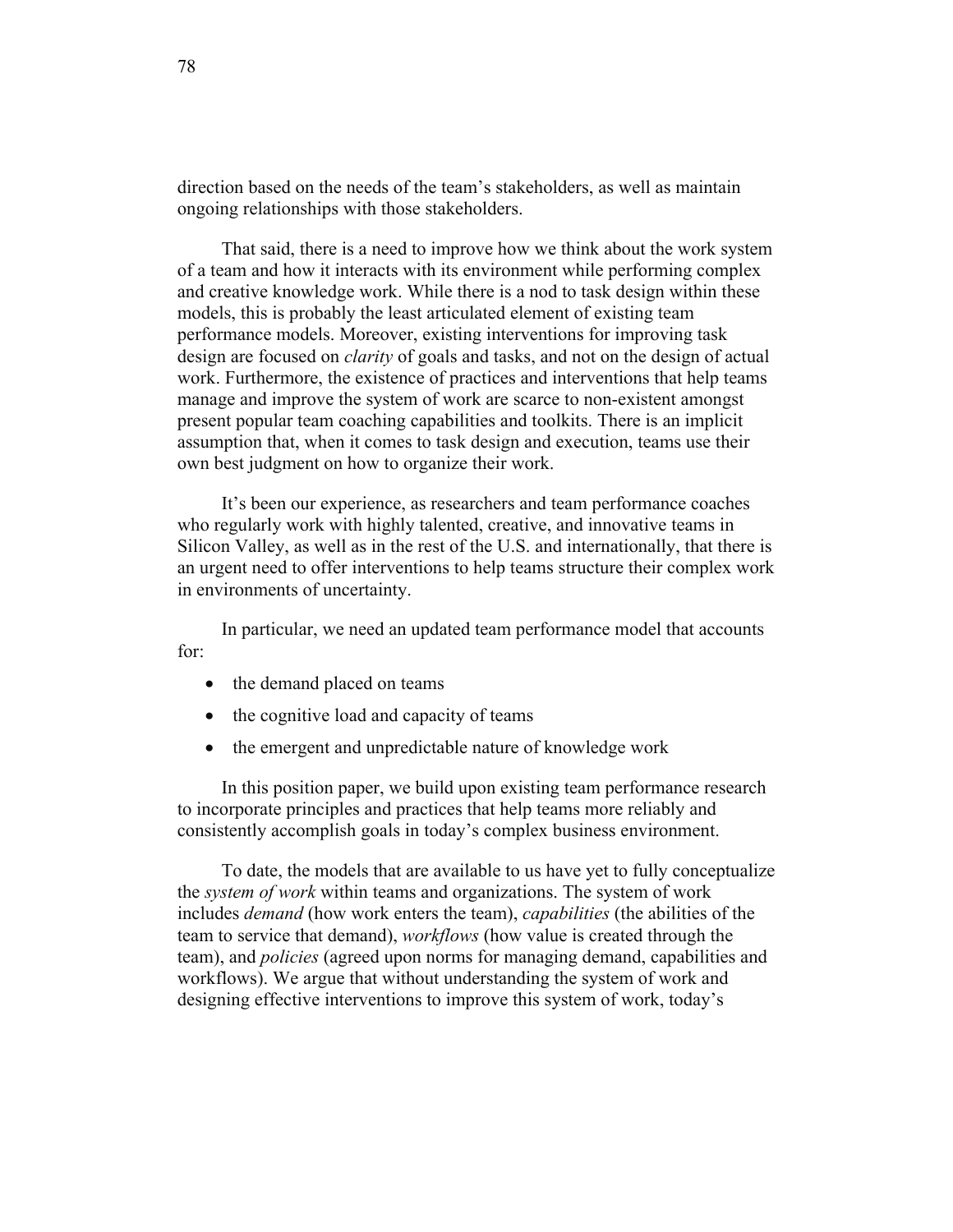knowledge workers will find it difficult to produce high value for their stakeholders over time and will continue to be overworked and underutilized.

We also put forth that the primary aim of team coaches and organizational design practitioners should not only be to create the conditions for teams to produce high value for stakeholders, but to also cultivate collective intelligence, or the ability to collaboratively solve problems well across a wide variety of contexts. In today's business context, teams need to be able to surface issues, generate ideas, negotiate perspectives, make decisions, and perform tasks against an acceptable standard of measure under *any* circumstances that come its way.

To facilitate collective intelligence, coaches need a model that expands their focal point beyond social factors to also include system of work factors. To help in this manner, we draw from Social-Technical Systems theory and, in particular, from the Kanban Method.

In the pages that follow, we provide an overview of the Kanban Method, along with its core principles and agendas. We also speak to our experiences of implementing Kanban in a variety of work contexts, including established enterprises and technology startups. We conclude with a discussion of the strengths and limitations of the Kanban method and ways that team coaches and organizational designers might incorporate Kanban in their work with clients. We also point to resources throughout the paper for coaches to learn more and begin experimenting with these interventions to experience the benefits for themselves, their teams, and the organizations they serve.

## **A Socio-Technical Systems Approach to Organizational and Team Coaching**

In order to help teams improve their system of work, coaches need an understanding of humane work design. For this, we draw from Socio-Technical Systems theory, which refers to the joint optimization of social and technical systems of an organization or team. As definitions, the social system refers to the values, norms, beliefs, relationships, emotions, memories, capacities, and psychological disposition of an organization or team. The technical system refers to the tools, techniques, artifacts, methods, procedures, and knowledge used by an organization or team to acquire inputs, transform inputs into outputs, and provide outputs or services to clients or customers (i.e. what we call in this paper the "system of work") (Passmore, 1988). Socio-Technical Systems theory is founded on two principles: (1) that the interaction of social and technical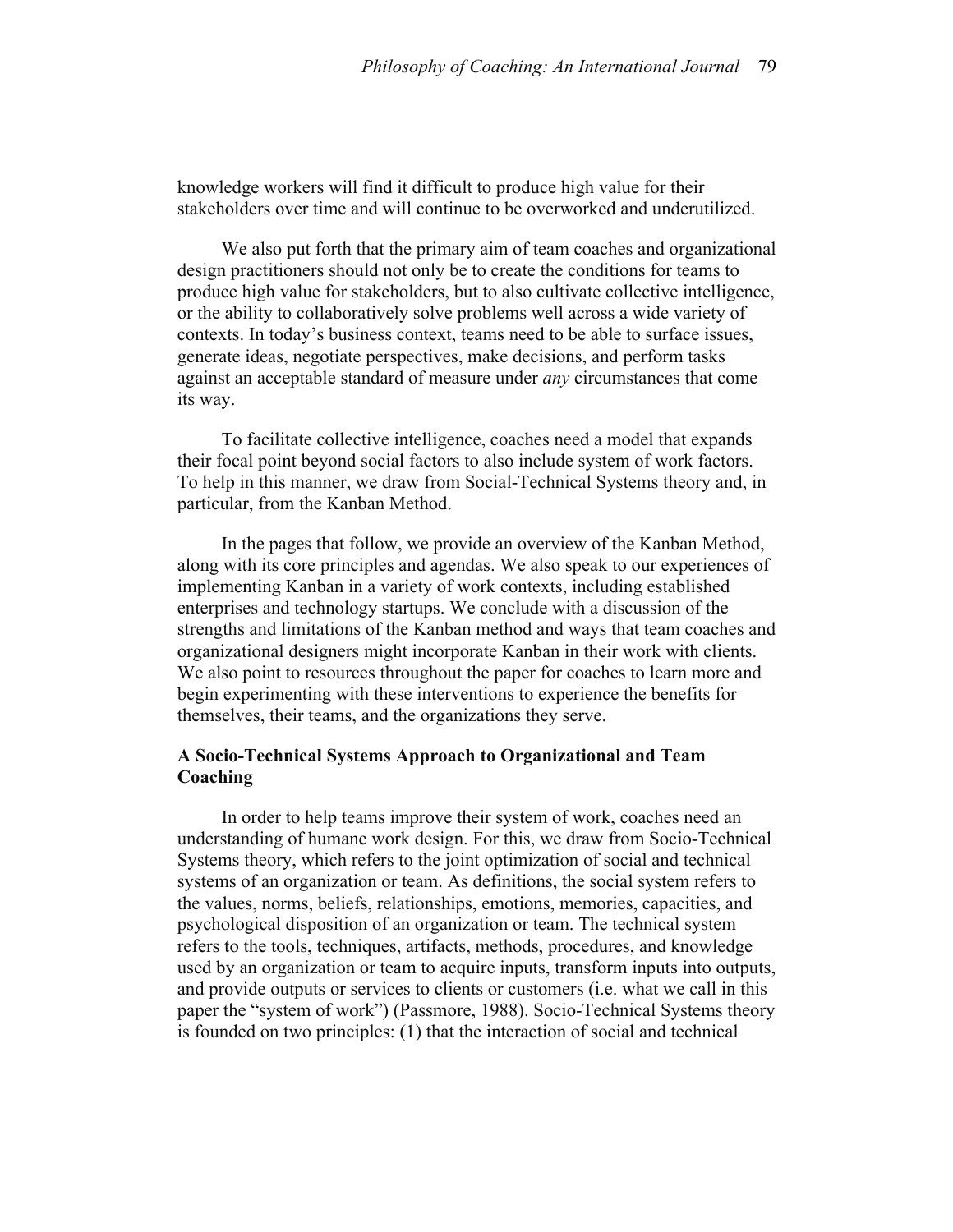factors creates the conditions for successful performance and that (2) optimization of each aspect alone (social or technical) can lead to an increase in the quantity of unpredictable relationships that hinder the system's performance.

Socio-Technical Systems theory emerged from the classic study of British coal mines in the late 1940s (Trist & Bamforth, 1951). In this study, management researchers explicitly identified the interdependence of the social and technical systems. They found that changes to the technical part of the coal mining system (i.e. increased division of labor) led to negative social consequences (increased absenteeism, conflicts, and accidents), resulting in lower productivity and negative economic consequences. When miners developed cooperative ways of working between task groups, based on intimate knowledge of their own work, accidents declined and productivity increased.

The seminal study established the idea that there were better ways to organize work than those that followed a technical rationality alone (i.e. Taylor-Fordism). It also put forth the notion that self-regulating workgroups should inform the design and implementation of the joint optimization in order to create the conditions for superior economic performance and a better work environment. Researchers followed suit with an extensive set of studies in a variety of work environments across several countries in the 1950s, 60s, and 70s and the insights from these studies make up the foundation of the sociotechnical system (STS) field, which also includes a set of organizational design principles for collaborative work design (Shani et. al., 2007). The field has continued to evolve since, undergoing several waves of evolution (Mohr & van Amelsvoort, 2016), and we propose that the Kanban Method is the current evolution of STS theory and practice.

As team coaches and organizational designers, our role is to help clients become aware of factors that disrupt the joint optimization of the social and technical aspects of their work and, ultimately, aid them in making choices that improve that joint optimization. Those choices include how the organization functions as a system, how change is introduced and managed, and how work systems are structured.

The Kanban Method provides a schema for thinking through those choices that honors the knowledge and capacity of those who are producing the work. Its greatest strength as a management method is that it makes work systems visible and provides a set of general principles that respects the abilities of teams to identify and solve business challenges.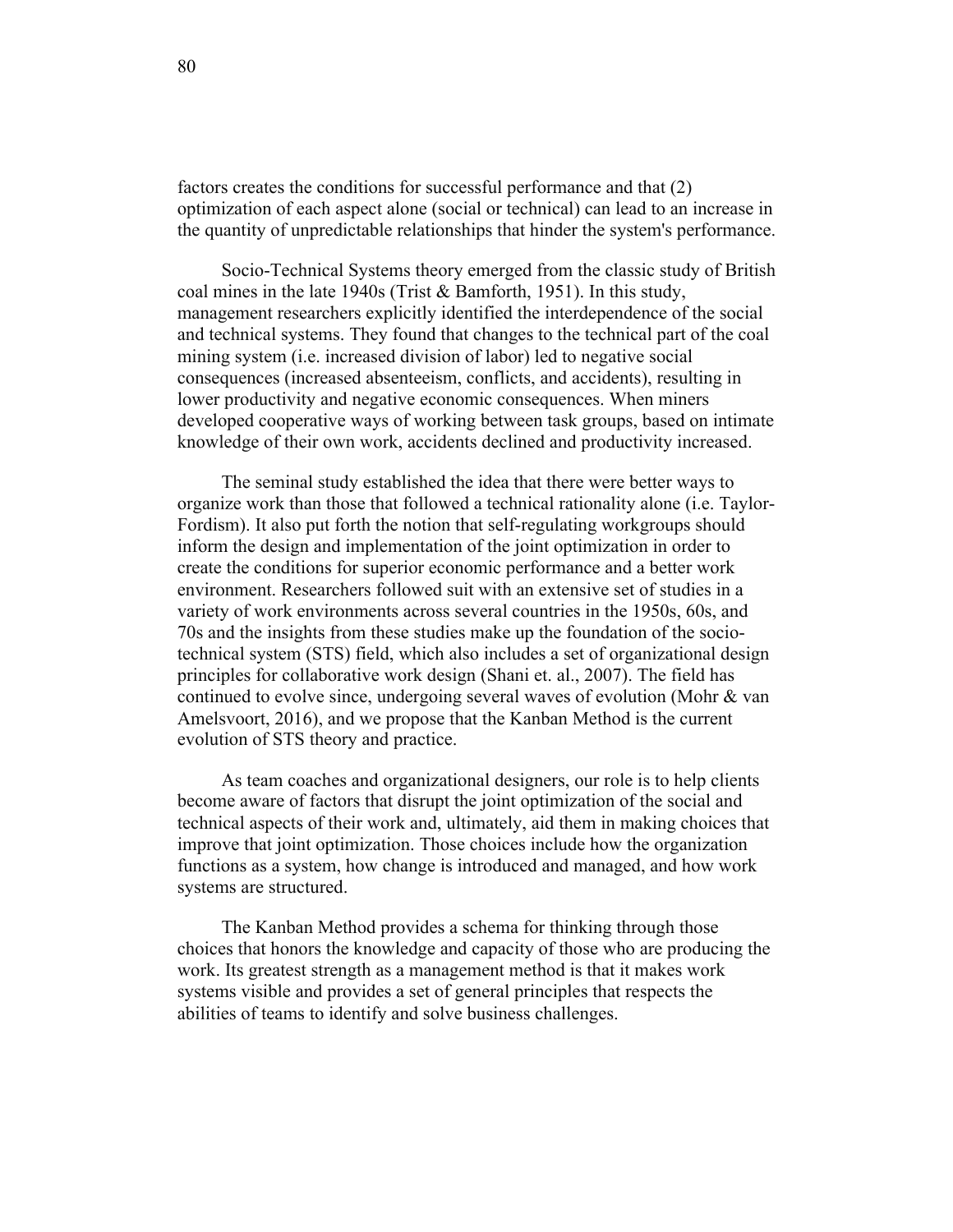#### **What Is the Kanban Method?**

Kanban is a method for defining, managing, and improving services that deliver knowledge work, such as professional services, creative endeavors, and the design of both physical and software products. It may be characterized as a "start from what you do now" method – a catalyst for rapid and focused change within organizations. (Anderson & Carmichael, 2016)

The first kanban systems originated in the manufacturing sector in the early 1940s as a simple planning system to better manage work and inventory for Toyota automotive in Japan. Taiichi Ohno, an industrial engineer at the time, sought ways to increase the productivity and efficiency of Toyota so that it could better compete with its American automotive rivals. Ohno designed a system of work that achieved higher throughput with lower delivery times, in a way that empowered employees to develop and implement initiatives for continuous improvements.

Kanban systems were later applied to the Information Technology (IT) sector in 2004 by David J. Anderson, an engineering director who worked for Sprint, Motorola, and Corbis (a company privately owned by Bill Gates), before becoming the Chairman of Lean Kanban Inc. Building on the work of W. Edwards Deming, Eli Goldratt, Peter Drucker, Peter Senge, and Taiichi Ohno, Anderson further developed the Kanban Method to specifically improve the capabilities of organizations performing complex and creative knowledge work and enable them to survive and thrive in the Volatile, Uncertain, Complex, and Ambiguous (VUCA) realities of the  $21<sup>st</sup>$  century business climate (Anderson 2003; 2010; 2012; Anderson & Zheglov 2017).

The Kanban Method, as articulated in its latest evolution by Anderson, is particularly instructive for helping organizations understand how it functions as a system, how change is introduced and managed, and how work systems are structured so that they can better deliver value for their stakeholders in an uncertain business environment. The Method is outlined in the Agendas, Principles, and Practices of Kanban, which are briefly introduced below.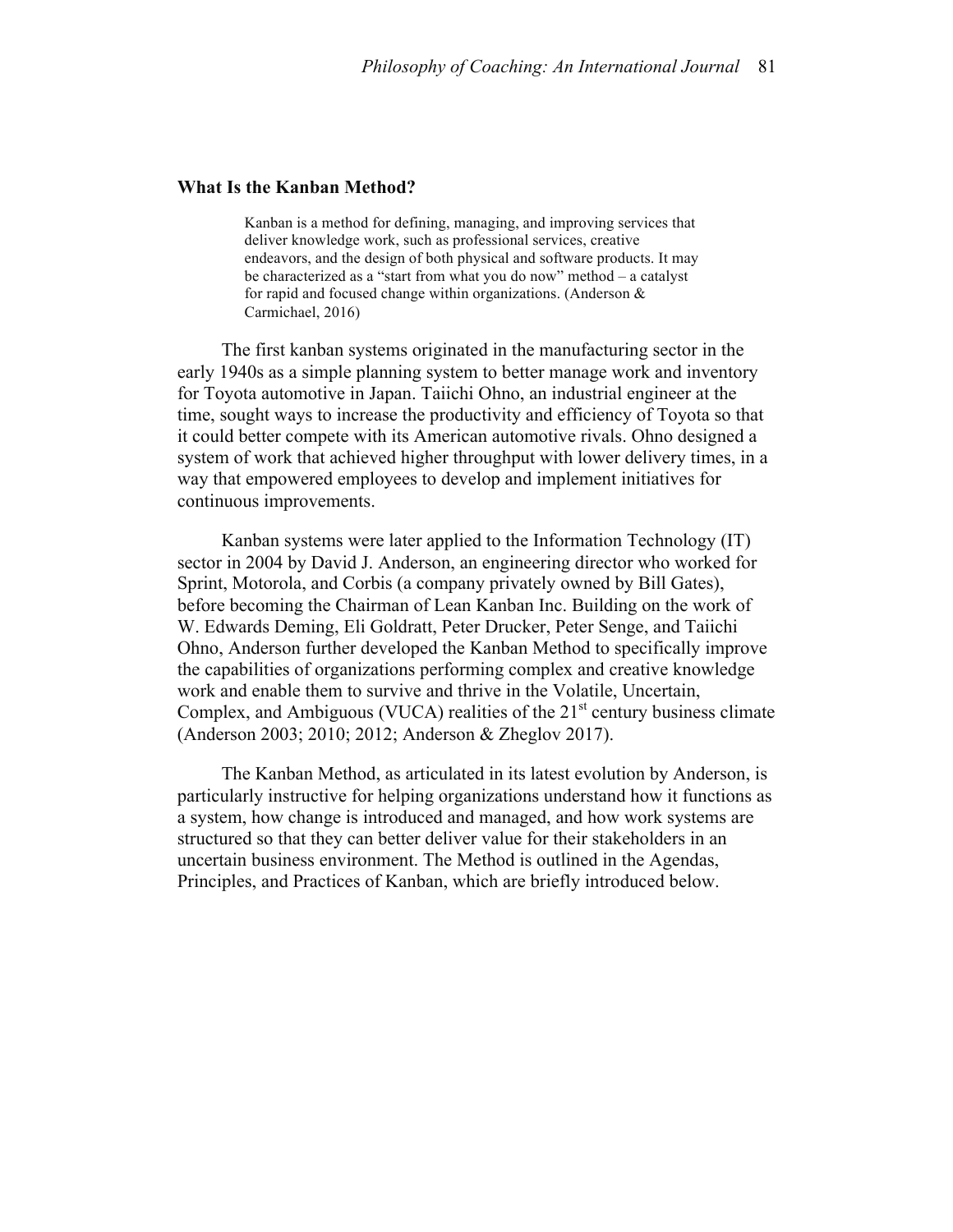| How does the<br>organization<br>function as a<br>system? | The Three<br>Agendas of<br>Kanban               | Survivability: Adapt and thrive under<br>uncertainty<br>Service Orientation: Improve<br>predictability and lead time<br>Sustainability: Balance demand and<br>$\bullet$<br>capability                                    |
|----------------------------------------------------------|-------------------------------------------------|--------------------------------------------------------------------------------------------------------------------------------------------------------------------------------------------------------------------------|
| How is<br>change<br>introduced<br>and<br>managed?        | The Three<br>Change<br>Management<br>Principles | Start with what you do now<br>Gain agreement to pursue<br>improvement through evolutionary<br>change<br>Encourage acts of leadership at all<br>levels                                                                    |
| How to<br>design and<br>improve<br>work<br>systems?      | The Six<br>General<br>Practices                 | Visualize<br>$\mathbf{1}$<br>Limit Work-in-Progress (WIP)<br>2.<br>Manage Flow<br>3.<br>Make Policies Explicit<br>4.<br><b>Implement Feedback Loops</b><br>5.<br>Improve Collaboratively, Evolve<br>6.<br>Experimentally |

**Table 1. Core Components of the Kanban Method**

We describe these components in more detail in the following sections.

#### *The Three Agendas of Kanban*

To improve the system of work, coaches need to know where and how to intervene and invite change. Through the lens of the Kanban Method, the organization is composed of three systems: individuals and teams, teams of teams, and the whole organization (which includes the interactions between the organization, its customers, and the external environment) (Anderson & Bozheva, 2018). The Three Agendas of Kanban specify the needs and potential interventions for each system (Burrows, 2014).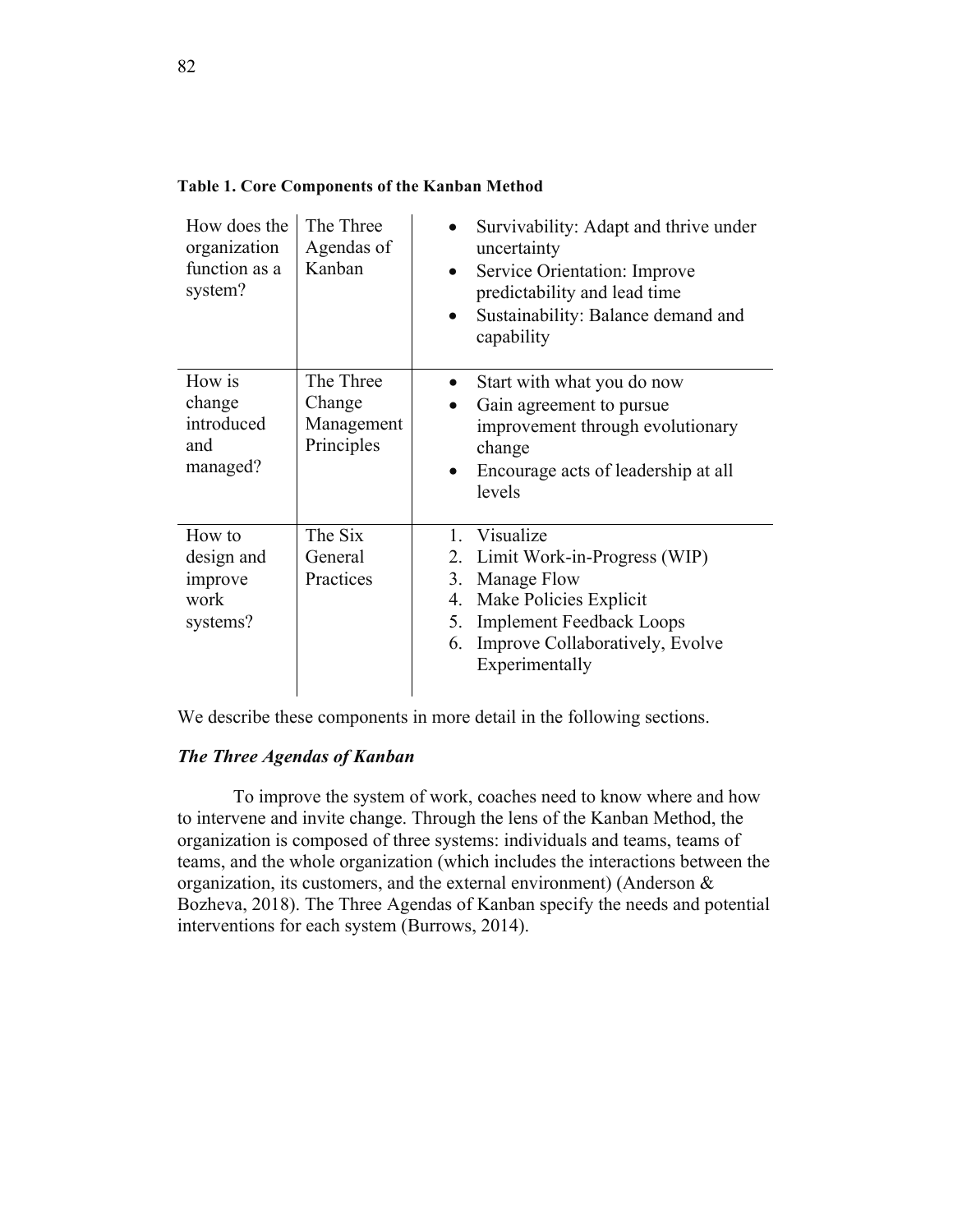

#### **Figure 1. The system focus of the three agendas of Kanban**

Survivability of the Whole Organization: Organizations need adaptive capabilities to survive and thrive in the presence of a rapidly changing external environment. The Survivability agenda helps organizations focus on building the capabilities that enable intelligent sensing of market changes by focusing on an organization's "fitness for purpose." This is done through the appropriate application of performance measures categorized as *fitness criteria* (i.e. key performance indicators (KPI) that matter most to customers), *health indicators*  (i.e. vital signs that indicate an organization's ability to service customers), and *improvement drivers* (i.e. temporary metrics that have a secondary effect intended to influence a customer-facing KPI or health indicator). (Anderson  $\&$ Zheglov, 2017). With this information, organizations can ideally respond to changes faster than competitors and faster than the external world is changing (Anderson, 2016).

Service Orientation of Team of Teams: Teams often exist within an ecosystem of other teams, many of whom serve and depend on each other to fulfill the needs of customers. Seen in this way, teams have both external and internal customers. Kanban views the work performed for an internal or external customer as a sequence of services, instead of as functions or specializations in the organization. This is a departure from what is found in many companies today, where work is disaggregated into functional teams that can hinder a customer focus. Taking the Kanban Method approach means that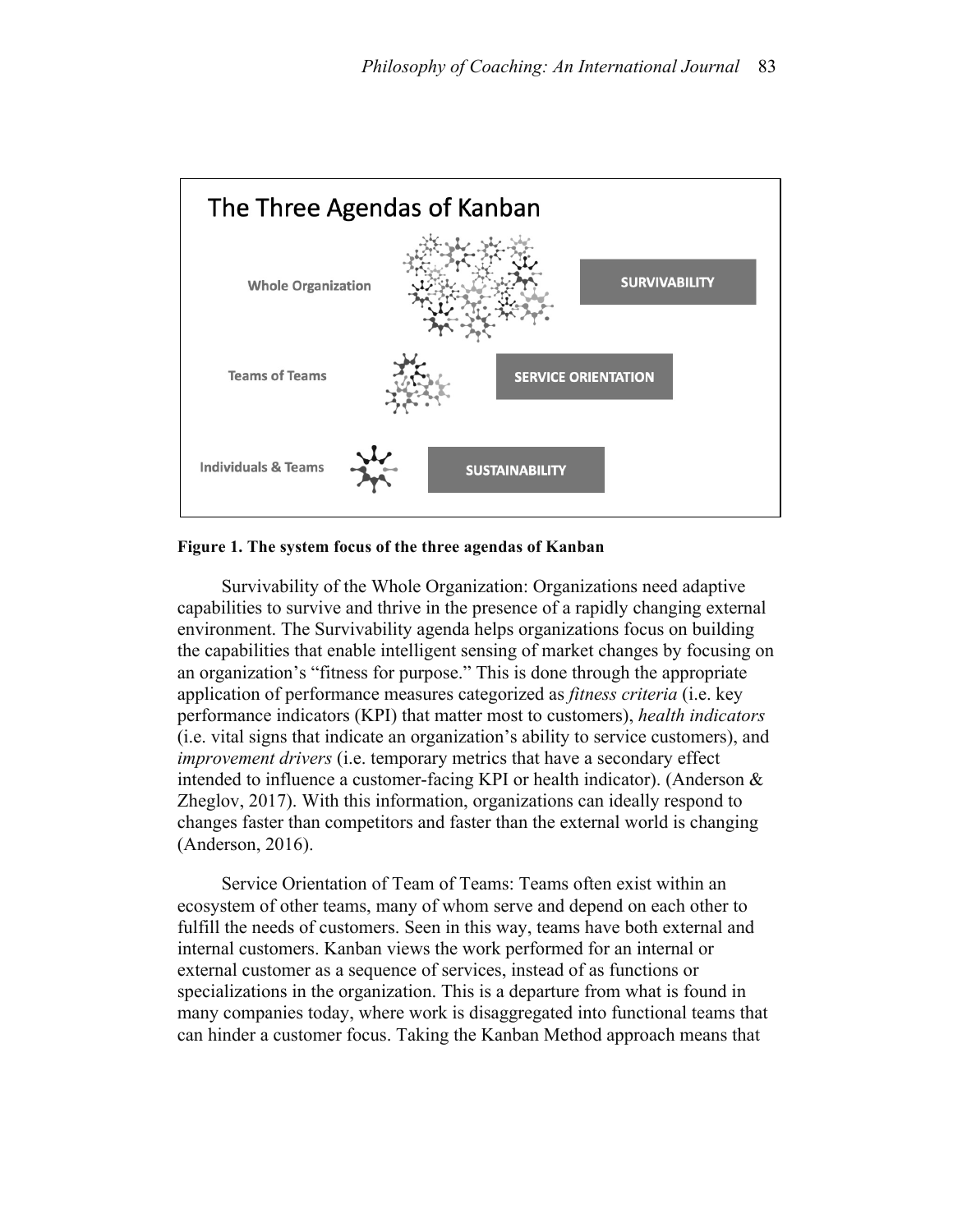the entire chain of services must be taken into consideration and managed as a whole in order to improve the flow of value to the end customers (Anderson & Bozheva, 2018).

Sustainability of Individuals and Team: When it comes to knowledge work production, the creative and cognitive capacity of individuals and teams are an organization's greatest asset. Using a kanban system respects the human limits of knowledge workers and encourages organizations to consider the factors that lead to creating a sustainable environment where people and their good work can thrive and grow (Anderson, 2016).

## *Introducing and Managing Change: The Three Change Management Principles of Kanban*

When introducing improvements to the system of work, coaches need to be mindful of the potential impacts to the social system of an organization or team. It's important to not introduce too much change at once, as well as to seek agreement on the change and to empower those who are affected by the change to be involved in the design and implementation of it.

In line with this philosophy, the Kanban Method has three change management principles. They include:

- Start with what you do now
- Gain agreement to pursue improvement through evolutionary change
- Encourage acts of leadership at all levels

Kanban's sensitivity to the impact of change on the individual and the social system of an organization, combined with its emphasis on incremental and evolutionary change, is what distinguishes it from deterministic managed change processes and programs promoted by typical management consulting firms.

> The Kanban Method rejects all of these approaches on the basis that they typically introduce too much change all at once, and they suppose that the process designer is somehow smarter than the workforce and smart enough to understand all the complexities of the domain and the dynamics of the workflow. This approach of designing solutions or selecting them from a pattern catalog seems to have worked fairly well in deterministic domains and physical environments. The Kanban Method is based on the assumption that such an approach is problematic in complex, nondeterministic domains such as professional services, knowledge work and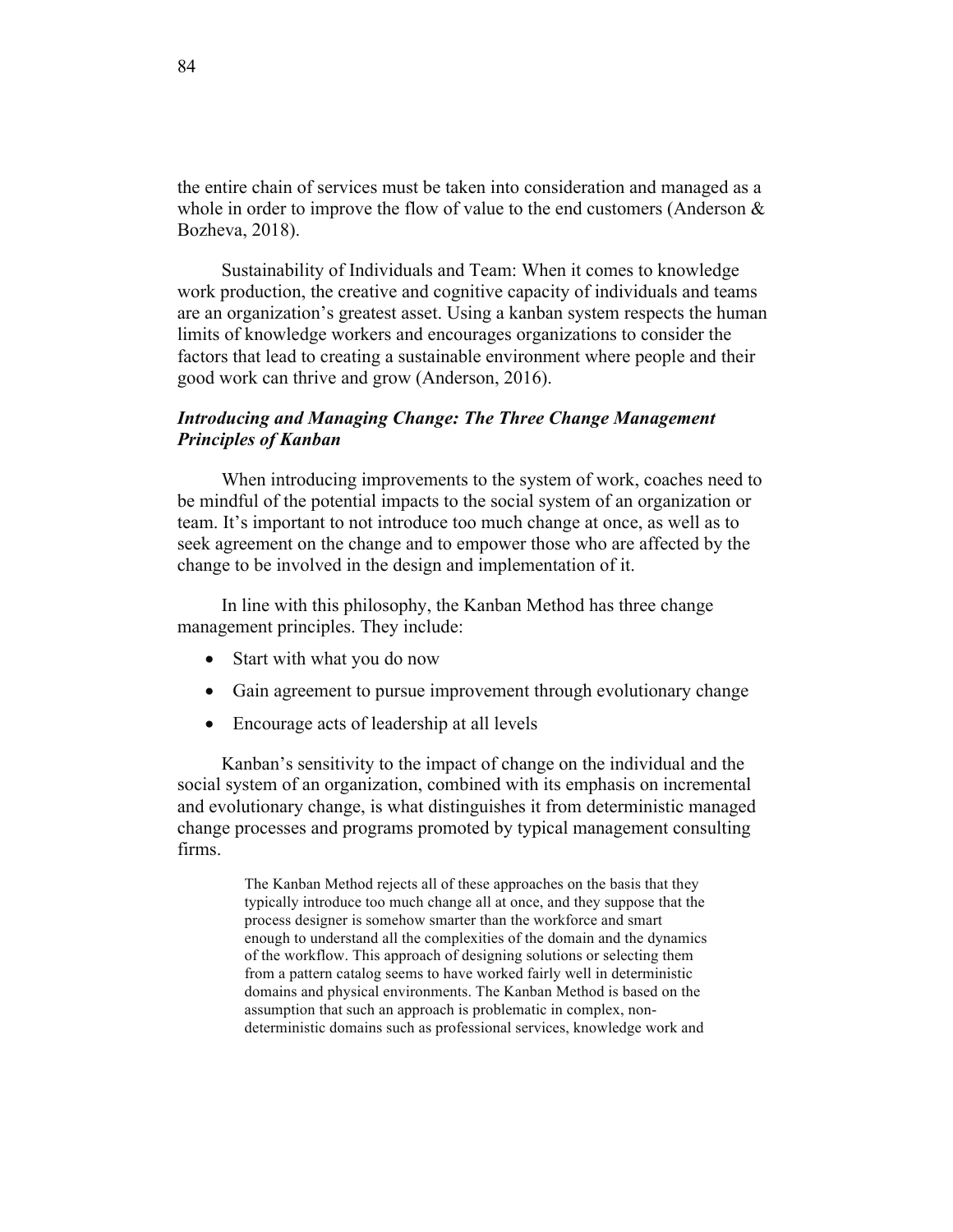creative pursuits. In other words, 21st Century businesses need a 21st Century model for change management. This model should be based on evolutionary theory as it is compatible with and robust to the complexity, emergent and non-deterministic outcomes of modern work producing intangible goods. (Anderson, 2016)

These three change management principles also distinguish the Kanban Method from other approaches to improving the work of teams, such as Scrum or Holocracy. Scrum originated in 1986 by Hirotaka Takeuchi and Ikujiro Nonaka, management researchers, who were looking for a faster and more flexible approach to project management. Their research suggested looking at the project management process as a unit and not as an individual task. Their insights were later picked up by software project managers in the early 1990s, including Ken Schwaber and Jeff Sutherland, who were the first to consider how to use this approach to better deliver software on schedule and under budget. The approach consists of teams breaking up their work into timeboxed iterations, called sprints, and then tracking progress and re-planning in 15 minute time-boxed stand-up meetings, called daily scrums.

Holocracy developed as a set of practices intended to establish more democratic forms of organizational governance. It originated within a company called Ternary Software. The company's founder, Brian Robertson, compiled and published the company's practices in 2007 under the term "holocracy" (Roberston, 2007). The core elements of the system include specific roles and structures for teams and meetings, as well as a governance process for updating roles and policies and an operational process for decision-making.

While the ultimate intention of both is to improve how work is produced, Scrum and Holocracy are largely deterministic frameworks that are processdriven. They promote changes to the technical system without recognizing the potential impacts on the social system. There is no specified approach for introducing change incrementally or seeking agreement among those who are affected by the change to implement the change. Furthermore, those who are affected by the change are not invited to shape the nature of the change. Rather, both approaches are fairly prescriptive in what is to be implemented, when, and by whom.

In our experiences in improving the system of work within teams, we have found that it's best to use an approach that minimizes abrupt radical change and involves the team in identifying problems and shaping processes. This is not to say Kanban does not account for the need for substantial change under certain circumstances. For organizations whose survival is threatened by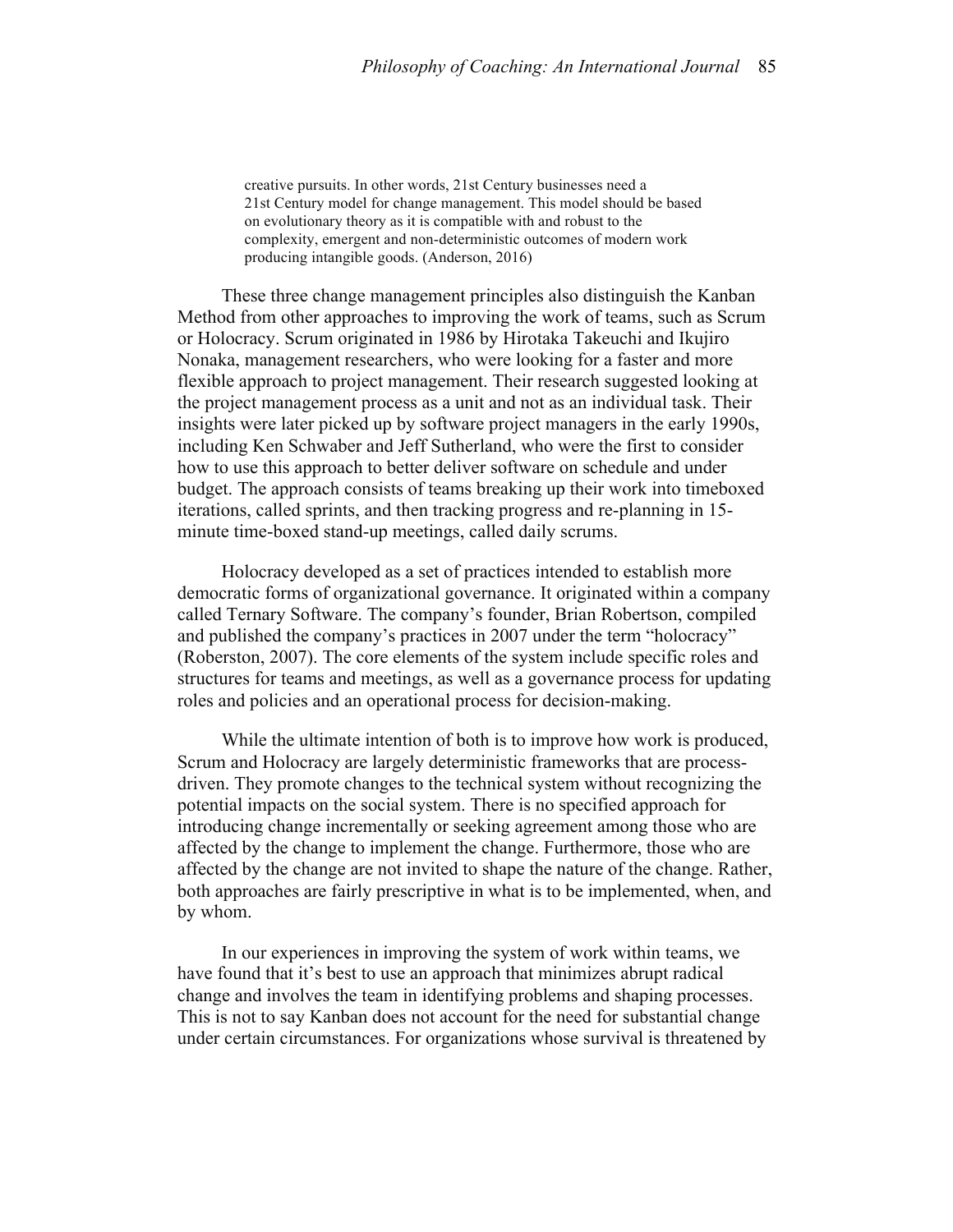external events or competitors, Kanban acknowledges that environmental forces can indeed provide the sufficient motivation for step change evolution of an organization (i.e. punctuated equilibria), but it should be clear that existential threats do not absolve leaders and Kanban practitioners from their responsibility to treat participants in the social system with dignity and respect.

#### *Designing Work Systems: The Six General Practices of Kanban*

To improve, coaches need to help teams visualize current processes to foster a deeper understanding of what's hindering consistent, high-quality knowledge work production. They also need to educate teams on potential interventions that could enhance their abilities to better meet the needs of stakeholders.

The Six General Practices of Kanban represent categories of specific practices that can be introduced to make tangible the invisible systems of knowledge work, as well as create the conditions for more effective and humane ways of working. The Kanban Maturity Model (Anderson & Bozheva, 2018) introduces specific implementations of Kanban's six general practices which include:

- *Visualize:* Teams benefit from visualizing work on a kanban board by developing a shared understanding of objectives, work status, impediments, and risks.
- *Limit Work-in-Progress*: Teams benefit from establishing activity based work-in-progress limits by amplifying the impact of blocking issues and encourage their early and swift resolution.
- *Manage Flow:* Teams benefit from leveraging forecasting techniques by developing a quantitative understanding of the entire process to better manage capacity and customer expectations.
- *Make Policies Explicit:* Teams benefit from defining initial policies by establishing explicit criteria for making decisions related to work items and the process upon which the team will continually evolve.
- *Implement Feedback Loops:* Teams benefit from holding retrospectives by allowing the team to reflect on how they actually manage their work and how they can improve.
- *Improve Collaboratively, Evolve Experimentally:* Teams benefit from analyzing the impact and likelihood of blockers through the improvement of the team's risk management capabilities.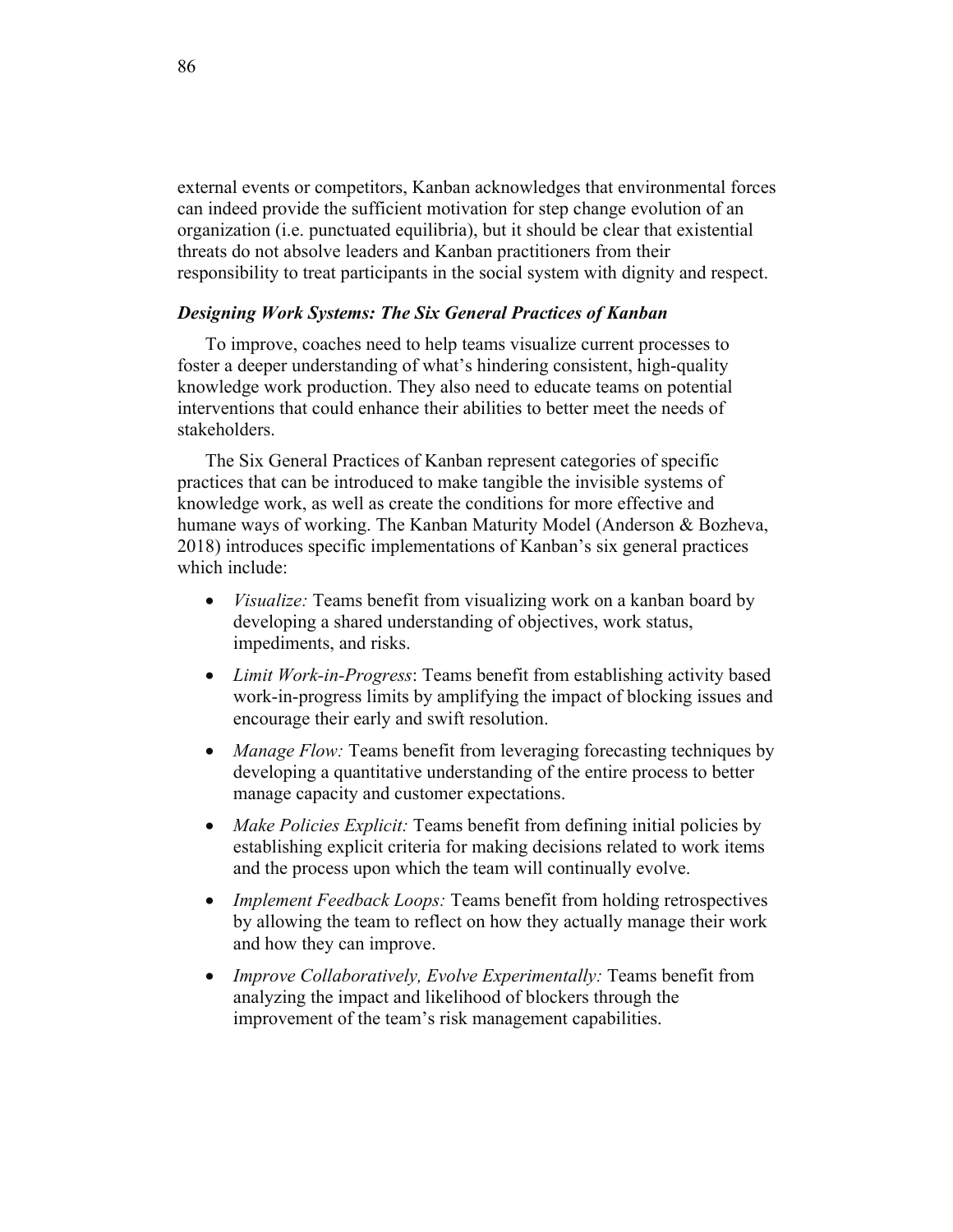Again, Kanban offers these practices not in a prescriptive manner, but more like a "menu" of options. We find this approach to be warmly accepted by the teams we coach because it empowers them with a new perspective through which to view their work and honors their own abilities to improve it. They also appreciate the specific and measurable ways of tracking improvements, through metrics such as lead time and flow efficiency.

Through these practices, teams experience a transformational shift in how they approach their work and begin to adopt the characteristics of selfmanaging teams. They surface and solve problems faster, with the help of tighter feedback loops with stakeholders, and collectively improve their abilities to learn over time through multiple delivery cycles. To learn more about how specific organizations and teams have implemented Kanban, see LeanKanban.com/case-studies.

#### **Incorporating Kanban into the Organizational Performance Toolkit**

To be of better service to today's organizations and teams, coaches would do well to pay attention to both the social system *and* the technical system, as well as the joint optimization of both.

Kanban provides a powerful way for coaches to improve the systems of work within teams and organizations. With its emphasis on the sustainability of teams, a service orientation to better meet the needs of internal and external customers, and a priority on survivability through building adaptive organizational capabilities, the Kanban Method is a flexible and relevant approach for today's organizational and team coaches. For more information on Kanban Method learning paths, see LeanKanban.com/project/tpath.

That said, Kanban is not a standalone method for improving a team's abilities to produce high-quality knowledge work. The Kanban Method, for example, does not speak to the design, launch, and ongoing coaching of teams. Given that team performance is an emergent property of a complex system, we believe strongly in integrating the Kanban Method's principles and practices with evidenced-based team coaching models such as Hackman & Wageman's 'Six Conditions of Team Effectiveness' and Hawkins' 'Five Disciplines of Systemic Team Coaching.' We draw from these models to account for the social and structural needs of teams, based on their current evolution.

The Kanban Method also does not speak to the relational and developmental system of a team. We draw from positive psychology coaching,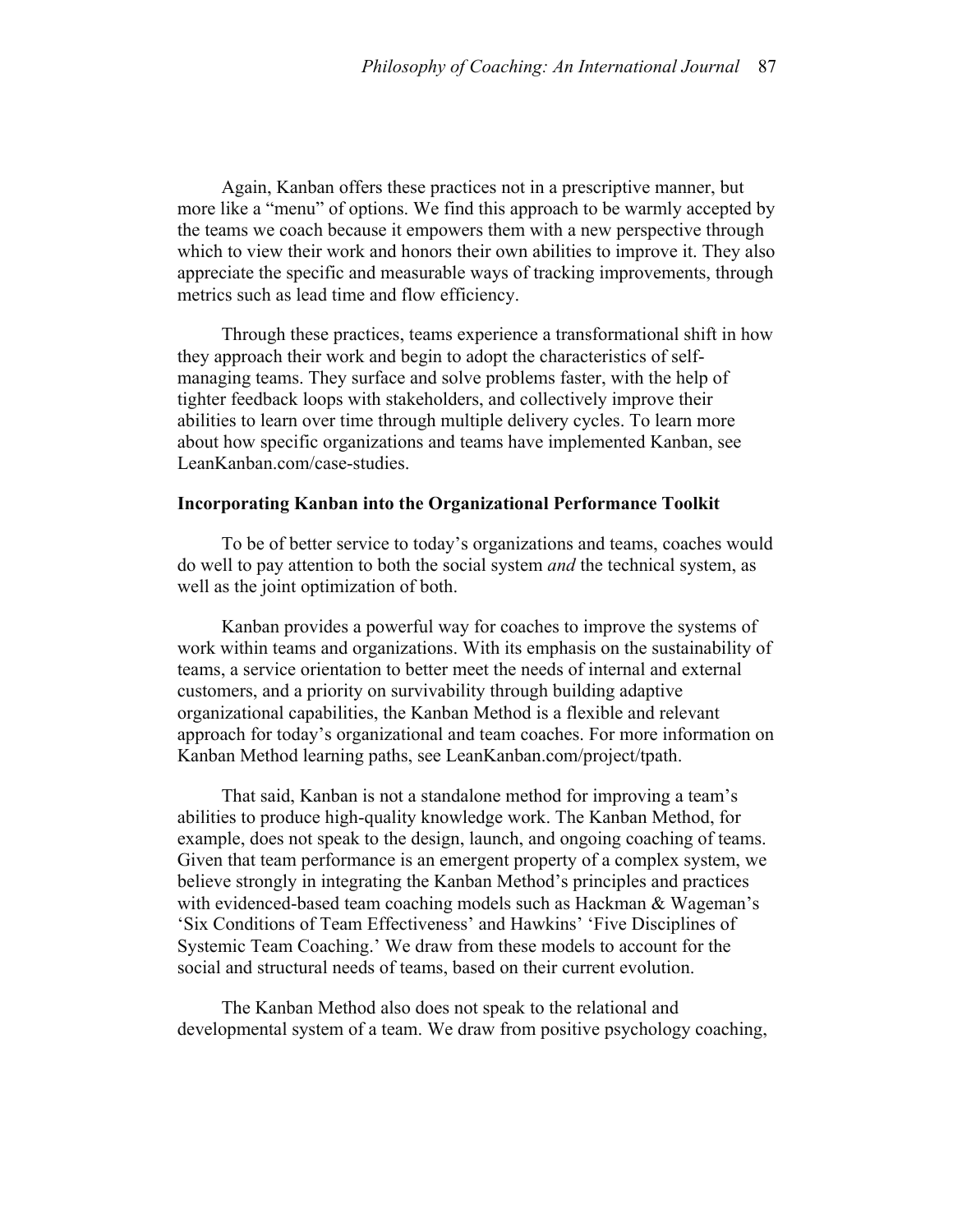adult learning theory, experiential learning, and improvisation to lower learning anxiety and foster a growth mindset of teams. We introduce peer coaching techniques for use amongst the team, such as discovery questions, global listening, and feedforward, as well as business simulation activities (such as Okaloa Flowlab) to practice improving the work of a mock team before designing for and implementing changes to the work system. To learn more about Okaloa Flowlab business simulations visit Okaloa.com/flowlab.

Furthermore, because the Kanban Method is not prescriptive, teams also need the ability to develop a shared cognition around the problems to solve and the solutions to try. Most teams, in our experience, need additional skills in this domain. In addition to Kanban, we introduce facilitation practices to help teams diverge and converge on key issues.

It's also important to recognize that there are various levels of sophistication with Kanban, and different kinds of teams will have different needs. The kanban system of a software team building an Artificial Intelligence product with multiple dependencies will look different than the kanban system of a boutique marketing firm. The Systems Thinking Approach to Introducing Kanban (STATIK) is a collaborative approach for designing an initial kanban system that reflects the current state of the system of work and serves as the foundation for a team to improve through evolutionary change (Burrows, 2014). The Kanban Maturity Model further describes in detail many specific practices and provides guidance as to the appropriateness for introducing additional practices given an organization's current depth and breadth of Kanban adoption (Anderson & Bozheva, 2018).

Lastly, we also recognize that certain limiting beliefs about the nature of work persist, even within organizations that are committed to improving the performance of knowledge workers and the environments within which they operate. We have found that, for example, there tends to be a persistent belief that teams have an obligation to continuously service infinite demand (even if that means working long hours, cancelling personal and professional trainings, and taking fewer vacations), without consideration of the finite capabilities of teams and the organization as a whole. We also find that there is a common belief that teams can "will" the conditions for timely completion, irrespective of what empirical data may show to be reasonably achievable. In more benign situations, this shows up as optimism bias. In other situations, it shows up as a form of coercion. The third most common bias we see is the belief that a team's perceived value is almost exclusively determined by the quantity of work they can complete (i.e. output of widgets/items), as opposed to achieving a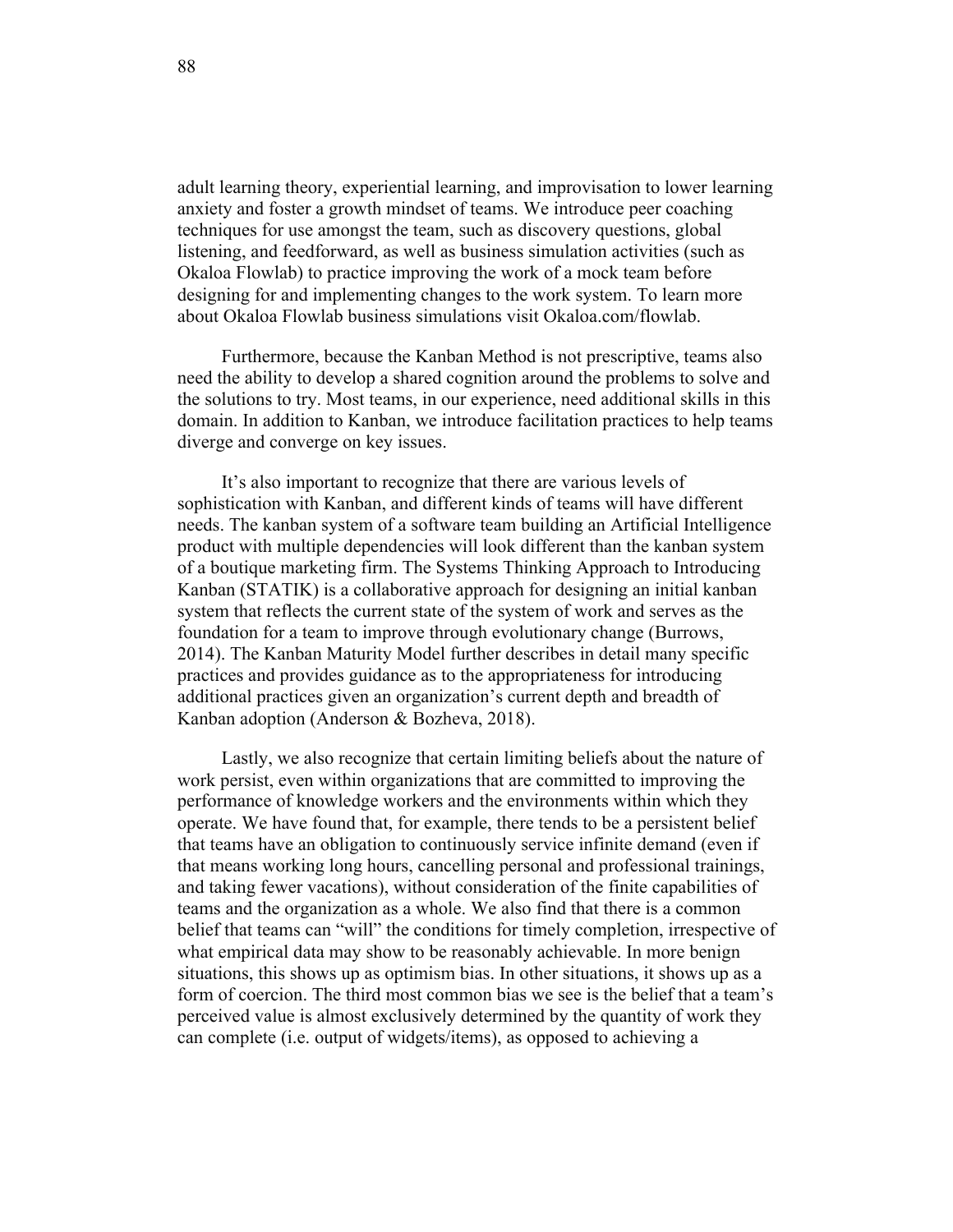meaningful outcome that furthers learning or mitigates early risk in environments of uncertainty. All of these limiting beliefs have the capacity to circumvent the benefits of a humane work design if not acknowledged and discussed by the coach and the team. The Kanban Method serves as a mirror to dispel these beliefs, as well as a provide a source of rich data, that can be used by teams to engage those with influence and authority within the organization to shift the mental models through which to view the system of work.

We're excited by the opportunity to improve the effectiveness of organizations and teams through the integration of models that consider both the social and technical systems of work. We live in a day and age where teams and organizations are under a great deal of pressure to create value and solve important complex problems in conditions of extreme uncertainty. As coaches and organizational designers, we need to continuously seek out alternatives and approaches that enable us to be of better service to our clients. The Kanban Method is one such approach that we are experiencing success with and are inspired by the promise of further integration and synthesis with existing team performance coaching models and tools.

### **References**

- Anderson, D. J. (2003). *Agile management for software engineering: Applying the theory of constraints for business results.* Upper Saddle River, NJ: Prentice Hall Professional Technical Reference.
- Anderson, D. J. (2010). *Kanban: Successful evolutionary change for your technology business,* Sequim, WA: Blue Hole Press.
- Anderson, D. J. (2012). *Lessons in agile management: On the road to Kanban.* Sequim, WA: Blue Hole Press.
- Anderson, D. J. (2013, November 8). Kanban's 3 agendas [Blog post]. Retrieved from http://www.djaa.com/kanbans-3-agendas
- Anderson, D. J. (2016, January 23). Kanban's change management principles [Blog post]. Retrieved from https://leankanban.com/kanbans-changemanagement-principles/
- Anderson, D. J. (2016, January 24). Kanban's service delivery principles [Blog post]. Retrieved from https://leankanban.com/kanbans-service-deliveryprinciples/
- Anderson, D. J. (2016, March 6). Survivability Kanban's "Purple Cow" [Blog post]. Retrieved from https://anderson.leankanban.com/survivabilitykanbans-purple-cow/
- Anderson, D. J., & Bozheva, T. (2018). *Kanban maturity model: Evolving fit for purpose organizations.* Seattle, WA: Lean Kanban University Press.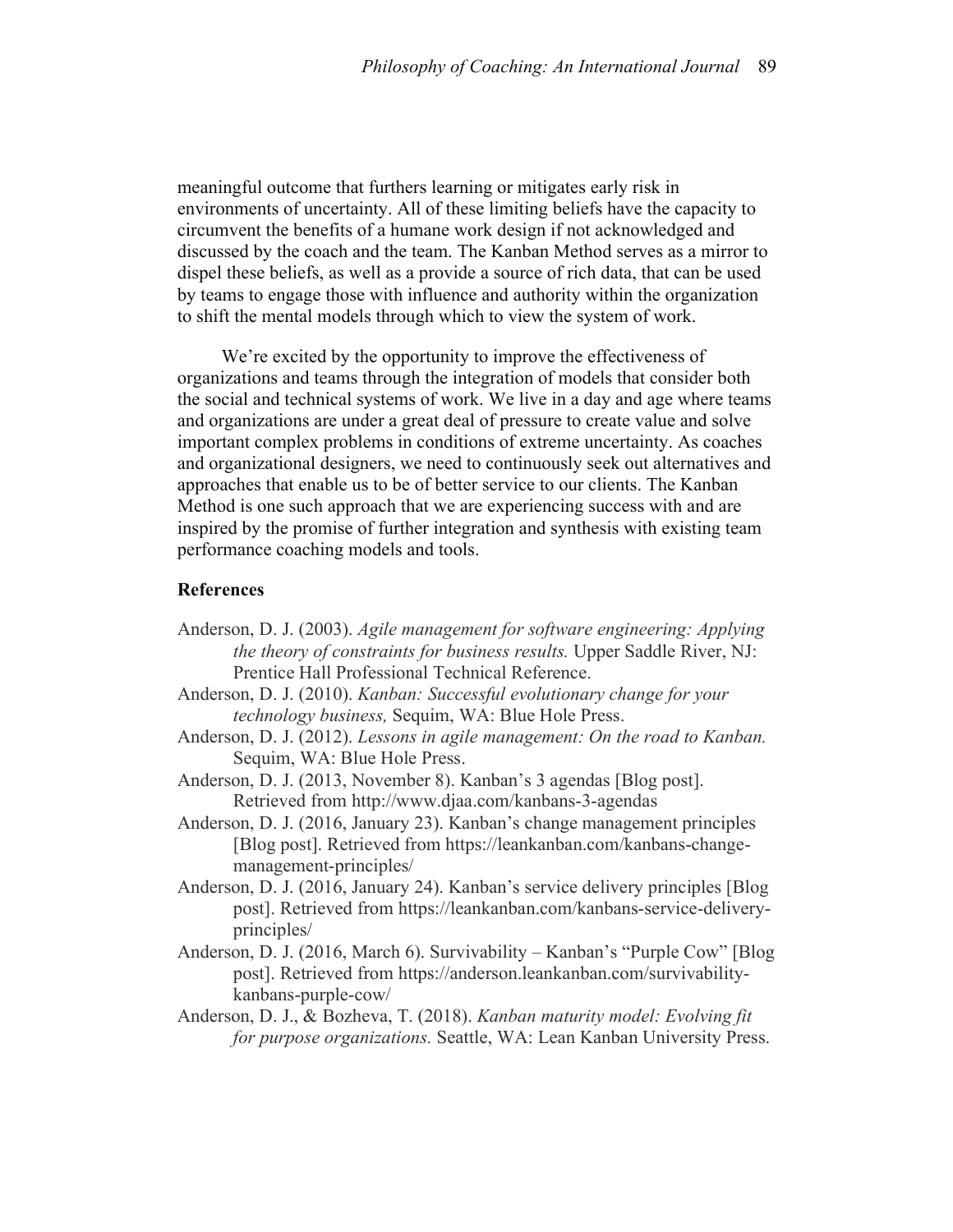- Anderson, D. J., & Carmichael, A. (2016). *Essential kanban condensed.* Seattle, WA: Lean Kanban University Press.
- Anderson, D. J., & Zheglov, A. (2017). *Fit for purpose: How modern businesses find, satisfy, & keep customers.* Seattle, WA: Blue Hole Press.
- Burrows, M. (2014). *Kanban from the inside.* Sequim, WA: Blue Hole Press.
- Deloitte. (2014). *Global human capital trends 2014: Engaging the 21st-century workforce* [PDF]*.* Retrieved from https://www2.deloitte.com/content/dam/Deloitte/ar/Documents/humancapital/arg\_hc\_global-human-capital-trends-2014\_09062014%20(1).pdf
- Deloitte. (2015). *Global human capital trends 2015: Leading in the new world of work* [PDF]*.* Retrieved from https://www2.deloitte.com/content/dam/Deloitte/na/Documents/humancapital/na\_DUP\_GlobalHumanCapitalTrends2015.pdf
- Denning, S. (2018). *The age of agile: How smart companies are transforming the way work gets done.* New York, NY: American Management Association.
- Liker, J. K., & Convis, G. L. (2012). *The Toyota way to lean leadership: Achieving and sustaining excellence through leadership development.*  New York, NY: McGraw Hill Education.
- Drucker, P. F. (1999). *Management challenges for the 21st century.* New York, NY: Harper Collins e-books.
- Edmundson, A. (1999). Psychological safety and learning behavior in work teams*. Administrative Science Quarterly, 44*(2), 350-383. doi:10.2307/2666999
- Hackman, J. R. (2002). *Leading teams: Setting the stage for great performances.* Harvard, MA: Harvard Business Press.
- Hackman, J. R. (2011). *Collaborative intelligence: Using teams to solve hard problems.* San Francisco, CA: Berrett-Koehler Publishers.
- Hackman, J. R., & Oldham, G. R. (1980). *Work redesign.* Reading, MA: Addison-Wesley Publishing Company.
- Harter, J. (2018, August 26). Employee engagement on the rise in the US*.* Retrieved from https://news.gallup.com/poll/241649/employeeengagement-rise.aspx
- Hawkins, P. (2017). *Leadership team coaching: Developing collective transformational leadership.* London, UK: Kogan Page.
- Humble, J., Molesky, J., & O'Reilly, B. (2015). *Lean enterprise: How high performance organizations innovate at scale.* Sebastopol, CA: O'Reilly Media.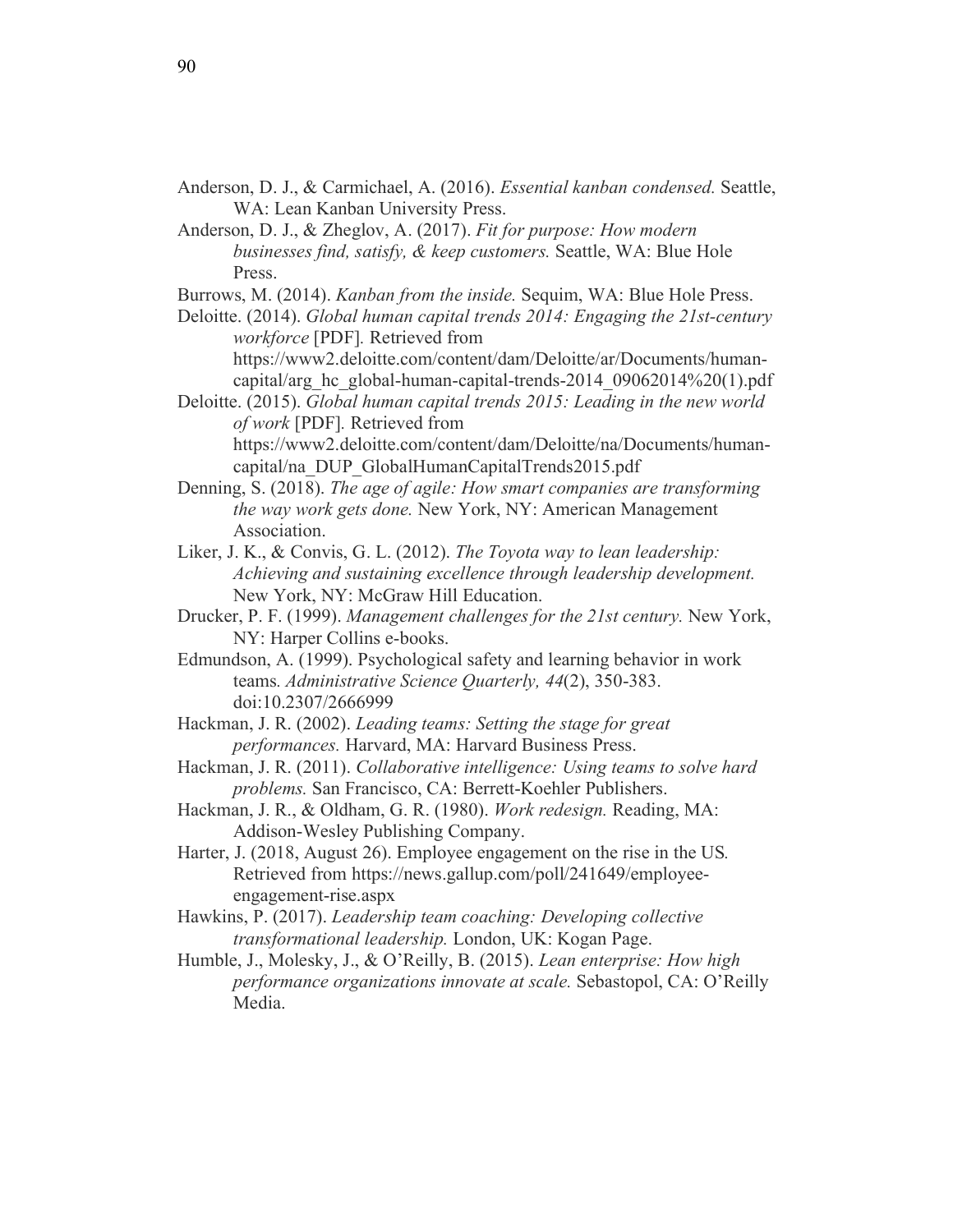- McChrystal, S., Collins, T., Silverman, D., & Fussell, C. (2015). *Team of teams: New rules of engagement for a complex world.* New York, NY: Penguin Publishing Group.
- Mohr, B. J., & van Amelsvoort, P. (2016). *Co-creating humane and innovative organizations: Evolutions in the practice of socio-technical system design.* Portland, ME: Global STS-D Network Press.
- Pasmore, W. A. (1988). *Designing effective organizations: The sociotechnical systems perspective.* New York: John Wiley & Sons.
- Pasmore, W. A., & Sherwood, J. J. (1978). *Sociotechnical systems: A sourcebook.* San Diego, CA: University Associates.
- Project: Time Off. (2017). *The state of the American vacation 2017*[PDF]*.*  Retrieved from https://www.ustravel.org/sites/default/files/media\_root/document/2017\_ May%2023 Research State%20of%20American%20Vacation%202017 .pdf
- Reinertsen, D. G. (2009). *The principles of product development flow: Second generation lean product development.* Redondo Beach, CA: Celeritas Publishing.
- Robertson, B. (2007, June 1). Organization at the leading edge: Introducing Holacracy™ evolving organization. *Integral Leadership Review, 7*(3). Retrieved from http://integralleadershipreview.com/5328-featurearticle-organization-at-the-leading-edge-introducing-holacracyevolving-organization/
- Shani, A. B. (Rami), Mohrman, S. A., Pasmore, W. A., Bengt, S., & A. Niclas (2007). *Handbook of collaborative management research.* Thousand Oaks, CA: Sage Publications, Inc.
- Social relation. (n.d.). In *Wikipedia.* Retrieved January 31, 2019, from https://en.wikipedia.org/wiki/Social\_relation
- Takeuchi, H., & Nonaka, I. (1986, January). The new new product development game. *Harvard Business Review.* Retrieved from https://hbr.org/1986/01/the-new-new-product-development-game
- Trist, E. L. & Bamforth K. W. (1951). Some social and psychological consequences of the longwall method of coal-getting: An examination of the psychological situation and defences of a work group in relation to the social structure and technological content of the work system*. Human Relations, 4*(3). doi:10.1177/001872675100400101
- U.S. Bureau of Labor Statistics. (n.d.). Retrieved from https://www.bls.gov
- Wageman, R., Nunes, D. A., Buruss, J. A., & Hackman, J. R. (2008). *Senior leadership teams: What it takes to make them great. Boston, MA:* Harvard Business Review Press.